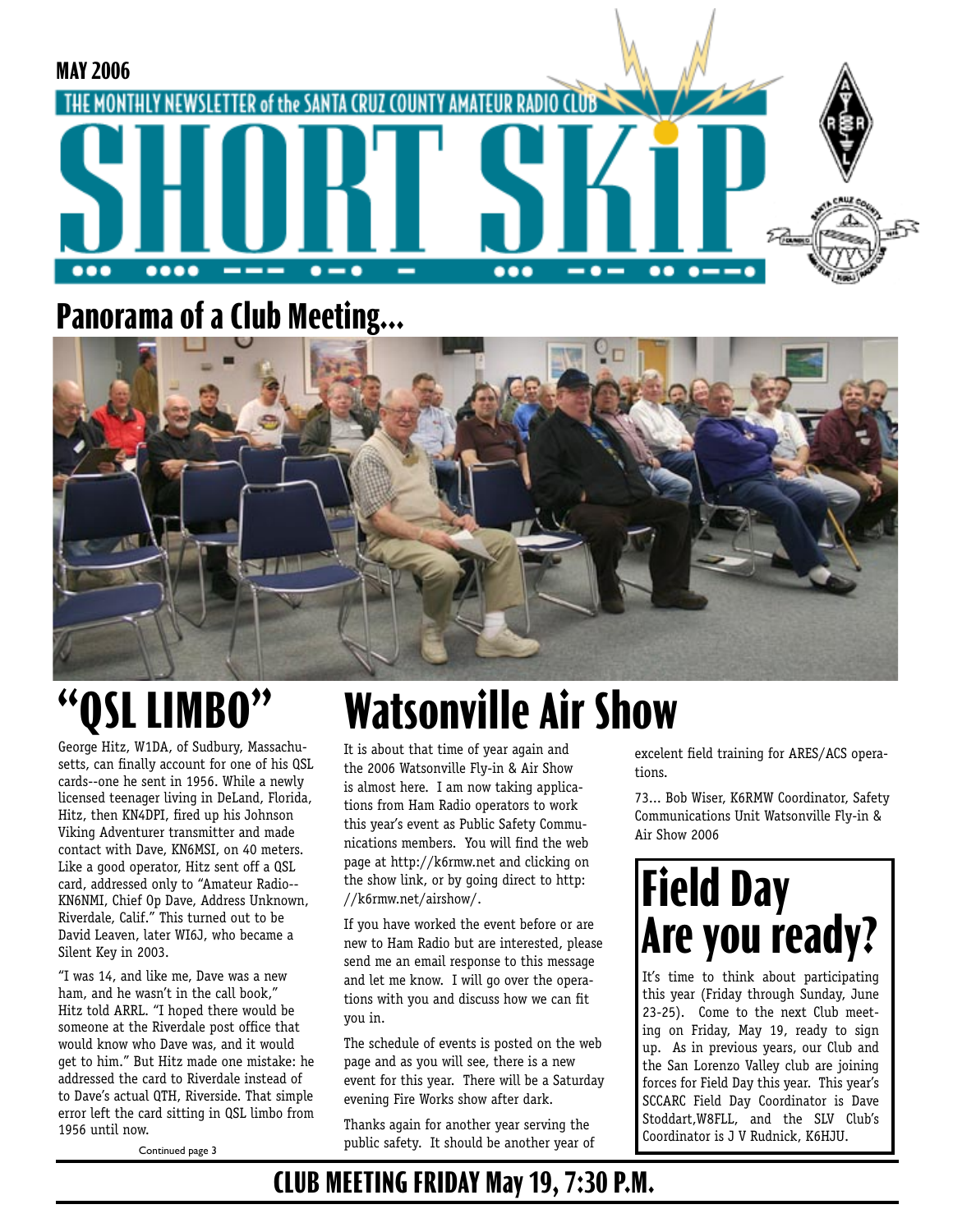

#### CAKE Crumbs 4/8/06

A small but lively crowd held forth at this session, including Dave W8FLL, Mike N6IL, Bob K6XX and his daughter Sarah ("K1D"), Peter AB6WM (just back from Turkey), Art WF6P, Eric K6EP, and Kathleen KI6AIE.

W8FLL mentioned that he'd come into possession of a Collins 75A-1 and was in the process of checking it out. Dave's mystery item drew some interesting guesses, including "mine detector"; other comments included "submersible to 20 feet." At first glance, WF6P recognized it was from a tank, and indeed, it turned out to be an automatic antenna tuner for 50-60 MHz from an Israeli tank, made in the mid-'70s. One part, cylindrical with holes all around, seemed to K6XX to be a desiccant.



This antenna tuner inspired several of those present to share their antenna tuner stories, including one startling incident when an airplane on autopilot turned right when a passenger's antenna tuner was activated. Eek!

N6IL brought a crystal set built by his father around 1980, along with another mystery item which was a repeater deflector, and some of his "light" reading which included a 1937 article, "Ground Systems as a factor in Antenna Efficiency," a 1937 text, "Electromagnetics," and two versions of "Antennas" (1950 and 1988) by Kraus W8JK.

KI6AIE presented a challenge to the assemblage involving her portable power pack and what to do about the inverter and power supply used to charge it in her car--the power switch needs to be reset manually each time the car is turned on. After some discussion, K6XX produced a pageful of circuit diagrams, one featuring a Shottky

diode. Thanks, Bob!

There was a brief discussion of operating systems, featuring Windows 98, XP, and Linux, with no clear winner, as usual. Also discussed were grounding systems, including one involving sheet copper all the way across the back of the bench. Sounds efficient as well as attractive!

"Hey, Bob, what time is it? What do you mean, where?" K6XX passed around his Citizen Ecodrive Skyhawk wristwatch featuring full-time UTC display as well as local and Japanese time, a solar panel and charge indicator, and a slide rule for aviation navigation.

Several of those present shared some of their personal ham history, including one who passed all exam elements (did I hear right? with perfect scores?) on the same day, and another who finally got on the air 34-1/2 years after first being licensed!

As the session wound down, Art was off to his piano lesson (after 25 years of lessons, don't you think it's time to move on from scales to, say, Chopsticks?).

CAKE April 22, 2006

What this CAKE session might have lacked in numbers it made up for with variety of topics covered and enthusiasm of the group. Those present were Mikey N6IL, Reed KG6RQH, Larry WB6MVK, Art WF6P, and Kathleen KI6AIE. Dave W8FLL was conspicuous by his absence.

Larry brought some information (courtesy of Wayne KB6KN) about an Epson printer class action suit involving cartridges; complete information is at www.epsonsettl ement.com.

Mikey brought a small device that sends out position report via APRS signal: the TinyTrak from Byonics. There was one adjustment still needing to be made, and a quick wireless Internet search produced the needed information.

Larry mentioned that Eddy Pollock, W6LC, had recently suffered a stroke (Eddy is an SCCARC Life Member). Eddy, who has been living in Oregon for the last six years, was Art's Extra class VE.

There was some discussion of the correct way to pronounce "kilometer" which sent at least one attendee to her on-line dictionary with inconclusive results.

The conversation turned to slide rules, prompting the revelation that the square root of 3 is George Washington's birth year (ignoring the decimal point). This sent at least one attendee to the Internet, where

### **2 MAY 2006 3**

she located the following website: http: //www.math.com/students/calculators/ source/square-root.htm (and confirmed that it was true, at least if the result is truncated).

There followed a lively discussion covering laptops, trackpads, trackballs, ThinkPads, TechTool, Intel in Macs, Linux, Skype, and the web site http://www.time.gov/, which provides an animated clock with "official" U.S. time.

Mikey displayed on his laptop the group photo taken at the April Club meeting using a tripod and delay to include himself in the photo.

We also enjoyed a demonstration of the latest Leatherman tool as well as two different versions of Swiss Army knives.

Kathleen passed around some information on a Japanese Morse code watch and showed off what she had built in an "tiny" Altoids tin--not exactly radio equipment, but it does have an LED.

Speaking of code, some of the ol' timers reminisced about Dan Anderson, AA6GD (SK) and someone mentioned a steam-driven code machine! There was some discussion about the best way to work on improving code speed, particularly with numbers.

Then the conversation turned back to timekeeping, school clocks, a Stonehenge pocket watch, and then veered off to pianos, whereupon we were treated to some rare bits of trivia (or maybe significa): 1) the grand piano is not distinguished by the shape of its case but rather by the way it is strung, and 2) The Steinway company, known for having developed the metal harp frame for pianos in order to strengthen them for use with metal strings, during WWII produced laminated wooden wing spars for a twin-engine Cessna known as the Bobcat.

The last written notes regarded someone who purchased half of a Cessna C-120 and put it in his yard. At this point the aviators in the group (who constituted a majority of those present) began to relate tales of exploits and near-catastrophes in the air, including one instance when a broken throttle wire and an engine stuck wide open required the pilot to circle the airfield until his fuel was exhausted, observed by a growing crowd of media people and other curious folks.

Does this make you want to show up at the next CAKE? Mark your calendar--it's Saturday, May 13, 10 AM, at Gigi's on River Street.

—Kathleen KI6AIE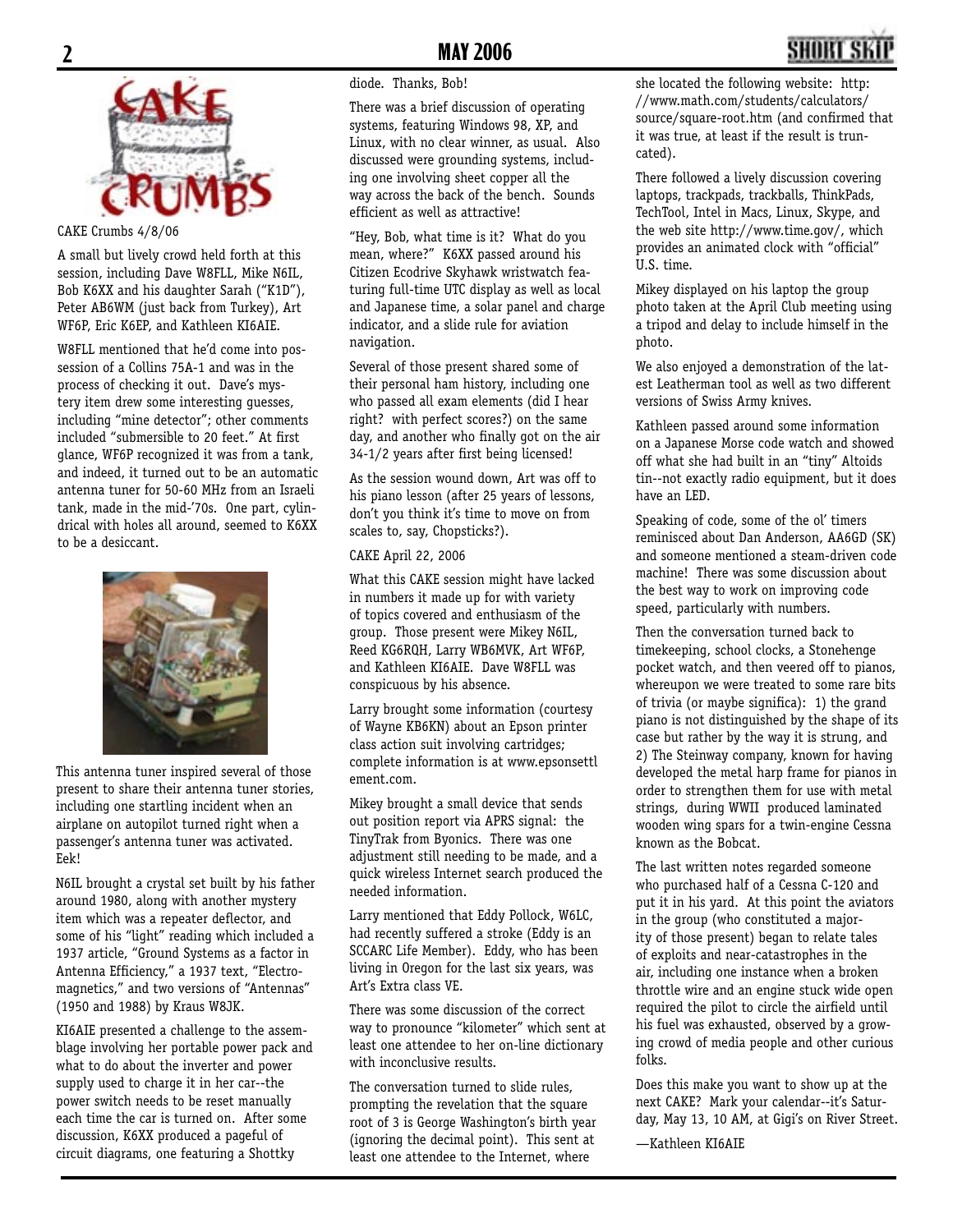### **2 MAY 2006 3 MAY 2006 3**



### By Art Lee WF6P **HATTER**

Leon, AA6ZG, Wayne, KB6KN, and I meet often at lunch to discuss our writing projects. We have been joined at times by Suellene, KG6MBT; Kathleen, KI6AIE; and JV, K6HJU, who is working on a book. At one recent luncheon meeting, Leon gave me the Spencer Duckworth book "Destroyers On The Rocks: Seven Ships Lost."

Our family legend states that my grandfather was a crewman who distinguished himself when these ships ran aground at Point Arguello in 1923. Twenty three men lost their lives. Most were engine room personnel. But over 500 men survived. Despite constant radio bearings from Navy radioman ashore, the flotilla commander ignored the information and took a wrong turn onto the shore. My grandfather was a Machinist Mate First class who secured his ship's engines as he stood on the rocks puncturing the hull of his sinking ship. My father considered my grandfather a hero, yet I could not find his name mentioned in any crew roster. As is often the case, not every important player in a disaster is recognized.

Duckworth's book prompted me to renew my quest to confirm that my grandfather really was aboard one of those ships. It would be nice to have a family hero. I found the web site for the Point Honda Memorial and contacted June Golowski. She worked with a team of researchers and came back with a great surprise. Indeed, my grandfather was listed as a crewman aboard one of the lost ships, the USS Nicholas (DD 311). June is forwarding a letter stating that the engineers on duty remained at their posts and continued their duties until the department was secured. The letter is one "Commending Conduct of certain Officers and enlisted Personnel of the USS Nicholas." My grandfather's name was listed.

Somewhat ironically, the former naviga-

# **N6IL—Member Profile**



In November 2005 we welcomed new member Michael Furman, N6IL, a UC Santa Cruz student majoring in computer science. A third-generation ham licensed since 1992, Mikey has also spent seven years working in network and software engineering, system administration, and webpage development. He appreciates both cutting-edge technology and "heritage" equipment, and his ham radio interests

#### **QSL continued**

"In 1956, I was just a Novice operator with a primitive station and even more primitive operating skills," Hitz explained. "Back then, with my radio built from a kit and my BC-348 World War II Army Air Corps surplus receiver and a 60-foot long wire antenna that was 15 feet high, California, was like a whole other country. And I needed that California QSL!"

Hitz had put a return address on his card, but for reasons perhaps best known to the US Postal Service, it finally was returned to his former Florida address in early April. It turned up in the mailbox of Mack McCormick, a nonham now living in Hitz's childhood home.

tor of the lead destroyer, USS Delphi, LT (jg) Lawrence Blodgett, as a Lieutenant Commander, was the commanding officer of the Naval Ammunition Depot where we lived during the December 7th, 1941 Japanese attack on Pearl Harbor.

Another book on this disaster, "Tragedy at Honda" by Vice Admiral Lockwood and USAF Col. Hans Christian Adamson is available through the Santa Cruz library.

include HF mobiling, repeaters, QRP, portable operating, and DX. Mikey is a regular and active participant in CAKE sessions and is working on the K6BJ station wireless internet project. His other interests include music, audio/hi-fi, and photography. You can see Mikey's gallery and much more at his web site (www.ocs.net) and his bio on QRZ.com (http://www.qrz.com/callsign/n6il).

-Kathleen KI6AIE

"The card apparently has been in the 'Twilight Zone' for 50 years," McCormick said. "It's not wrinkled or anything."

McCormick offered to return the card to Hitz, but Hitz declined. "What would I do with it?" he said. "I understand the guy who found it is going to frame it and place it on his coffee table!"

The story of the long-lost QSL card received worldwide attention. "The press has run wild with this," Hitz said. "I heard this story has been in newspapers in India, Iceland, Ireland--all over the world, over 100 countries! It's almost like I could have DXCC from all the countries that have reported it."

—From ARRL Newletter

## **Membership News**

The 2006 membership renewal cycle has been completed, and rosters and membership cards have been mailed out to all current members. We have a total of 107 members this year, the same number as last year. Although several members did not renew, the same number of new/returning members brought the total back up.

—Kathleen KI6AIE, Treasurer, SCCARC